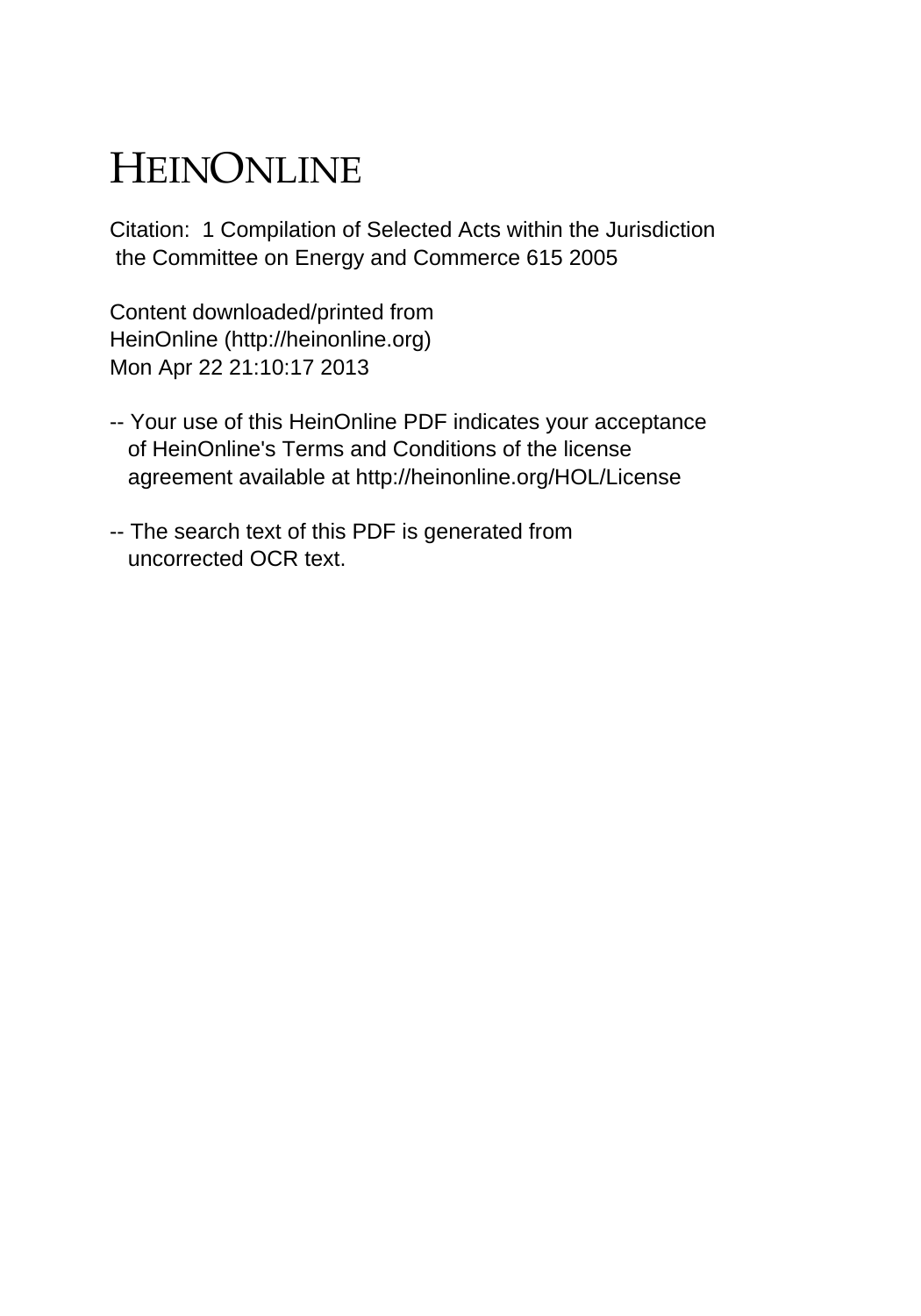## INTERNATIONAL TELECOMMUNICATIONS POLICY

(Section **2218** of Division **C** of the Omnibus Consolidated and Emergency Supplemental Appropriations Act, **1999)**

#### $\star$  $\ast$

### **SEC. 2218. [22 U.S.C. 2669b] REAFFIRMING UNITED STATES INTER-NATIONAL TELECOMMUNICATIONS POLICY.**

(a) PROCUREMENT **POLICY.-It** is the policy of the United States to foster and support procurement of goods and services from private, commercial companies.

**(b)** IMPLEMENTATION.-In order to achieve the policy set forth in subsection (a), the Diplomatic Telecommunications Service Program Office **(DTS-PO)** shall-

**(1)** utilize full and open competition, to the maximum extent practicable, in the procurement of telecommunications services, including satellite space segment, for the Department of State and each other Federal entity represented at United States diplomatic missions and consular posts overseas;

(2) make every effort to ensure and promote the participation in the competition for such procurement of commercial private sector providers of satellite space segment who have no ownership or other connection with an intergovernmental satellite organization; and

**(3)** implement the competitive procedures required **by** paragraphs **(1)** and (2) at the prime contracting level and, to the maximum extent practicable, the subcontracting level.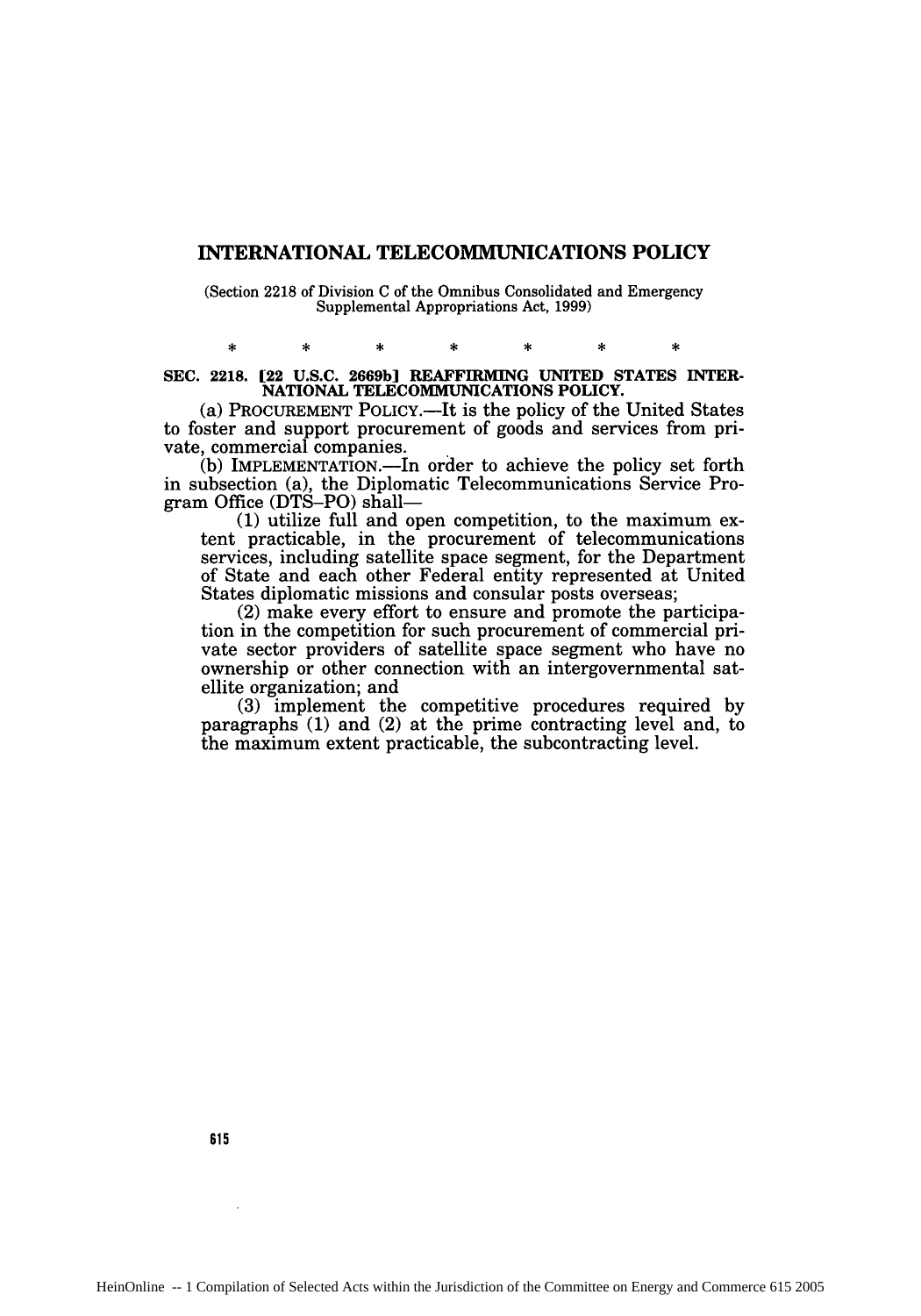HeinOnline -- 1 Compilation of Selected Acts within the Jurisdiction of the Committee on Energy and Commerce 616 2005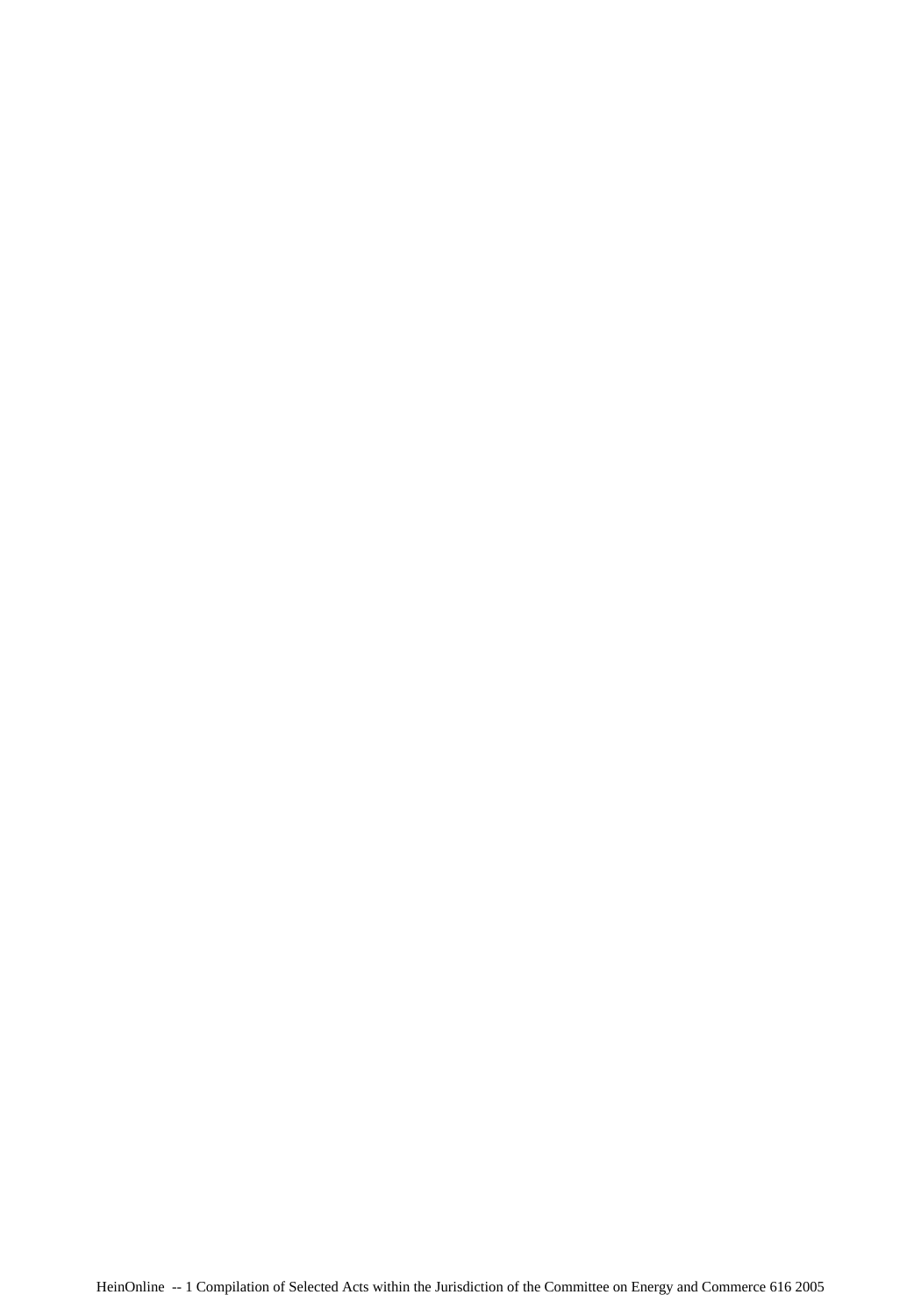## INTERNATIONAL ANTI-BRIBERY **AND** FAIR **COMPETITION ACT**

617

 $\overline{\phantom{a}}$